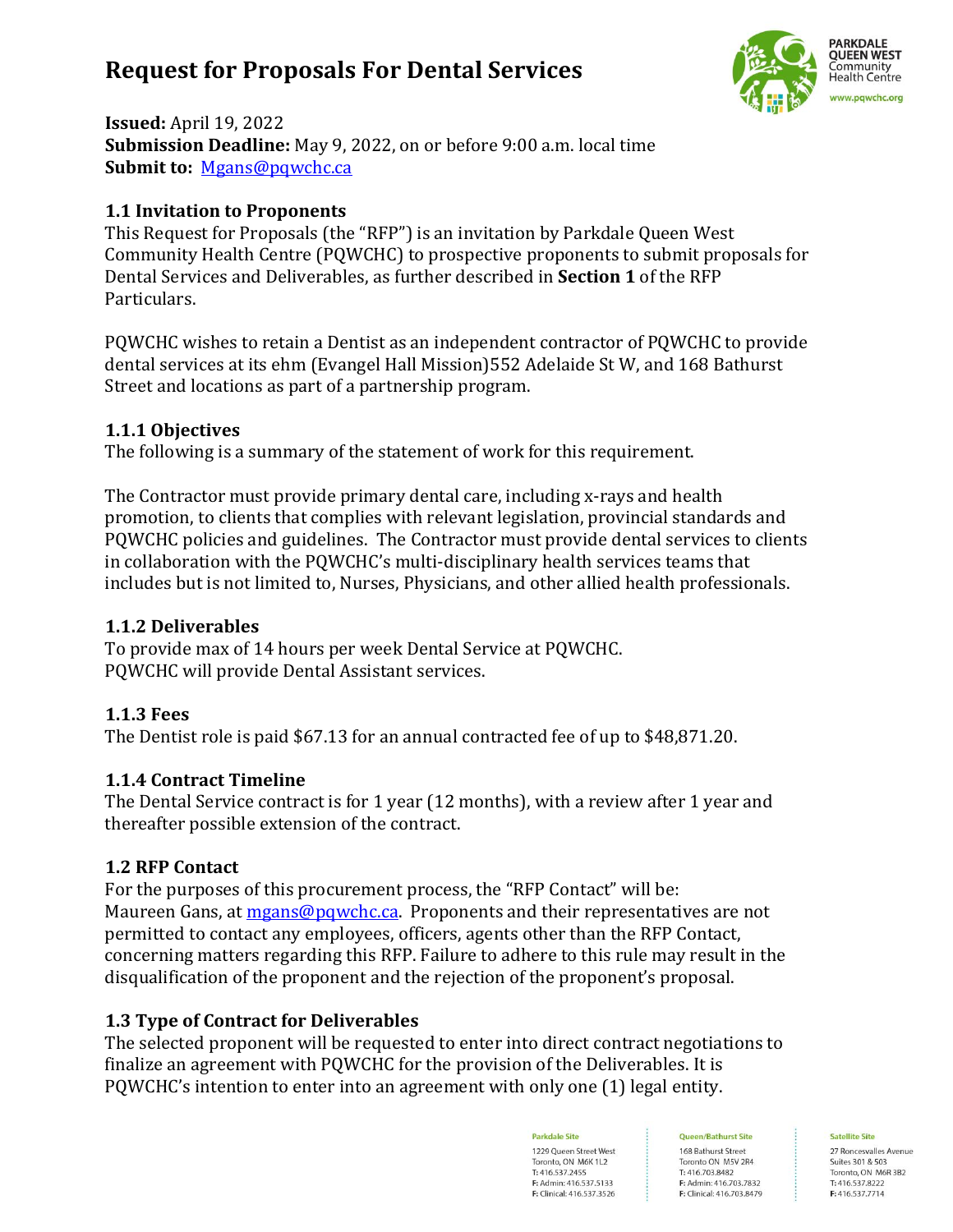### **Section 1 – DENTAL SERVICES & DELIVERABLES**

**Dental Services:** Subject to the Bylaws of the Royal College of Dental Surgeons of Ontario and the Regulated Health Professions Act of Ontario and the Rules and Regulations thereunder and amendments to the foregoing, the Dentist will provide services as a dentist, as part of the practice of dentistry, and education to and promotion of high-quality dental care for clients of PQWCHC and ehm. (the "Dental Services")

**Qualifications:** The Dentist represents and warrants that the Dentist has the requisite skill, experience and the professional designations and credentials required to provide the Services and carry out the Dentist's other obligations under this Agreement in a professional and proficient manner. During the term of this Agreement, the Dentist shall hold a certificate of registration from the Royal College of Dental Surgeons of Ontario (the "College") and remain in good standing with the College. The Dentist shall provide proof of such registration and standing to PQWCHC from time to time as may be requested by PQWCHC.

### **Schedule of Services.**

The Dental Services will be provided two (2) days per week from 9:00am to 5:00pm.

The Dentist's schedule is subject to change on thirty days' written notice depending on the needs of PQWCHC and the availability of work.

The Dentist is responsible for the determination of the treatment times regarding interaction with each patient and the execution of the Dental Services.

The Dentist will provide thirty (30) days' notice of any interruption to the provision of Dental Services of more than up to one week.

**Equipment and Instruments**: The Dentist shall use equipment, instruments and materials for each dental procedure that comply with IPAC standards.

**Manner of Providing Services.** The Dentist shall provide the Services without instructions or other interference from PQWCHC, except as explicitly provided for in this Agreement and provided that the Dentist devotes the Dentist's best efforts and abilities thereto.

**Supports:** PQWCHC hereby grants a non-exclusive, revocable license to the Dentist to use the professional premises located at 552 Adelaide St W, and 168 Bathurst Street or any such replacement premises as may be required from time to time during the term of this Agreement, together with such equipment and services necessary for the Dentist to perform the Dental Services. For greater clarity, PQWCHC will provide the following:

(a) All equipment, instruments and materials reasonably necessary to provide the Dental Services;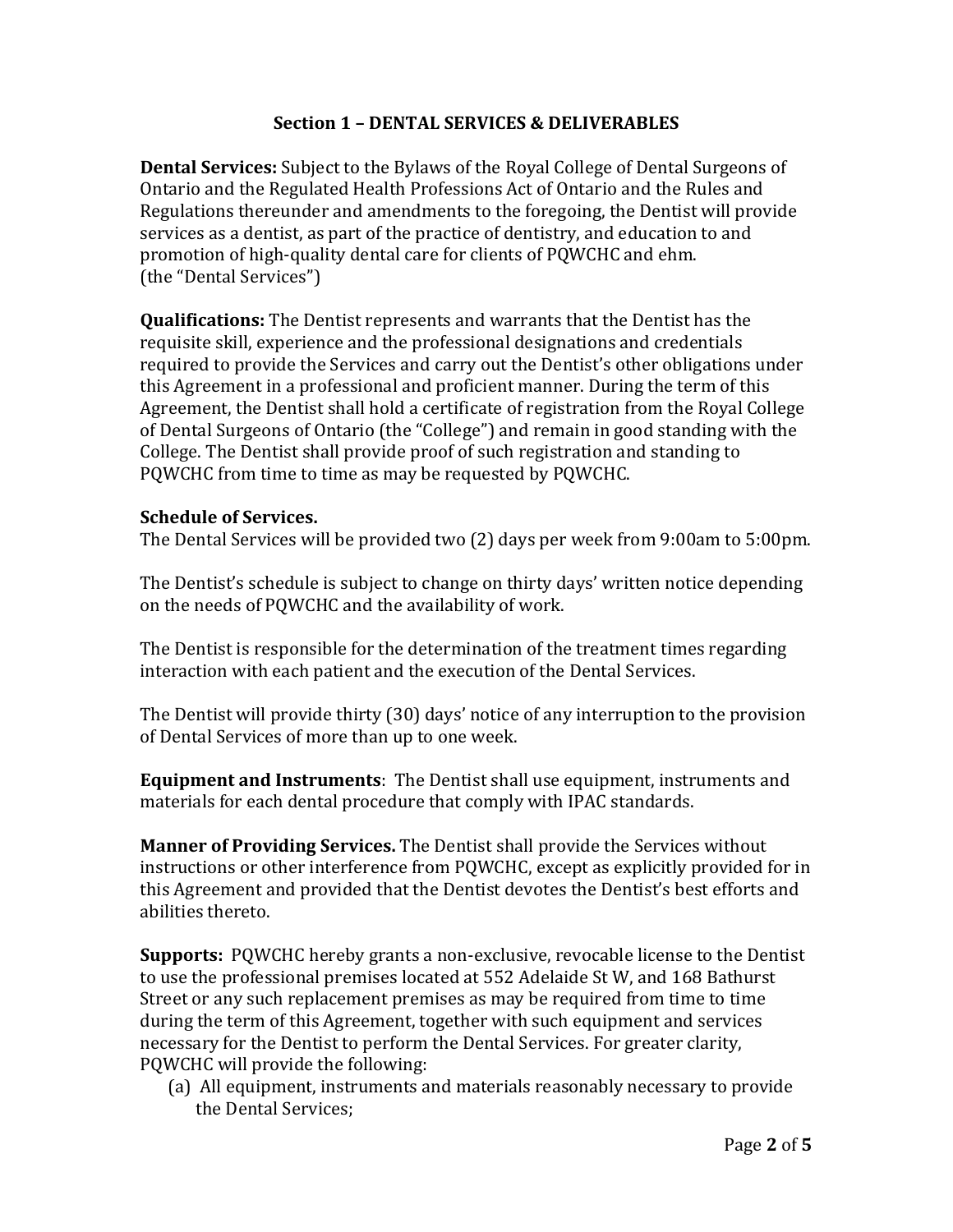- (b) PQWCHC will provide chairside Certified Dental Assistant to support provision of the Dental Services;
- (c) PQWCHC Dental staff to perform sterilization, stocking of supplies, booking of clients, equipment maintenance, and other tasks deemed necessary, in the opinion of PQWCHC, to facilitate the operations of the Dental Service.

**Clients and Client Records**. All clients for whom the Dentist performs Services or has any other dealings in connection with this Agreement, are and shall be deemed to be clients of PQWCHC and ehm. All client files, charts, notes and other related documentation shall be and remain the property of PQWCHC or ehm.

**Client Retreatment.** The Dentist agrees to be responsible for any working requiring retreatment that was originally performed by the Dentist. For the term of this Agreement and for a period of twelve (12) months after the expiry date of this Agreement, the Dentist authorizes PQWCHC as follows in respect of work requiring retreatment:

- (a) At the discretion of PQWCHC, PQWCHC will contact the Dentist to allow the Dentist to perform the retreatment work, provided the work is done at PQWCHC, and provided the Dentist pays for supplies, laboratory fees and other costs associated with the work and
- (b)If the Dentist is not available to perform the retreatment work, refuses to perform the retreatment work or if the matter is an emergency and therefore it is not practical to have the Dentist perform the retreatment work, then the Dentist hereby authorizes PQWCHC to perform the retreatment work on the Dentist's behalf and the Dentist will reimburse PQWCHC for such work according to the then-current dental practice fee guide in use.

# **Obligations of the Dentist:**

- (a) Use the Dentist's best skills in endeavoring to perform the Dental Services and other obligations under this Agreement;
- (b) Comply with all acts, orders, regulations and other instruments for the time being having the force of law applicable to dentists in the Province of Ontario;
- (c) Remain a duly registered land licensed dentist in the Province of Ontario;
- (d) Maintain and pay for all necessary practice certificates and licenses to retain the Dentist's membership in the College and remain a member in good standing in the College;
- (e) Maintain Ontario Dental Association (ODA) Membership;
- (f) Render emergency treatment to clients of PQWCHC as required from time to time;
- (g) Use best efforts to attend staff meetings as requested by PQWCHC;
- (h) Show evidence in day-to-day work of being approachable, comfortable, equitable, respectful and kind clients and PQWCHC staff;
- (i) Represent PQWCHC in a positive light and in a manner which reflects PQWCHC's vision, mission and values;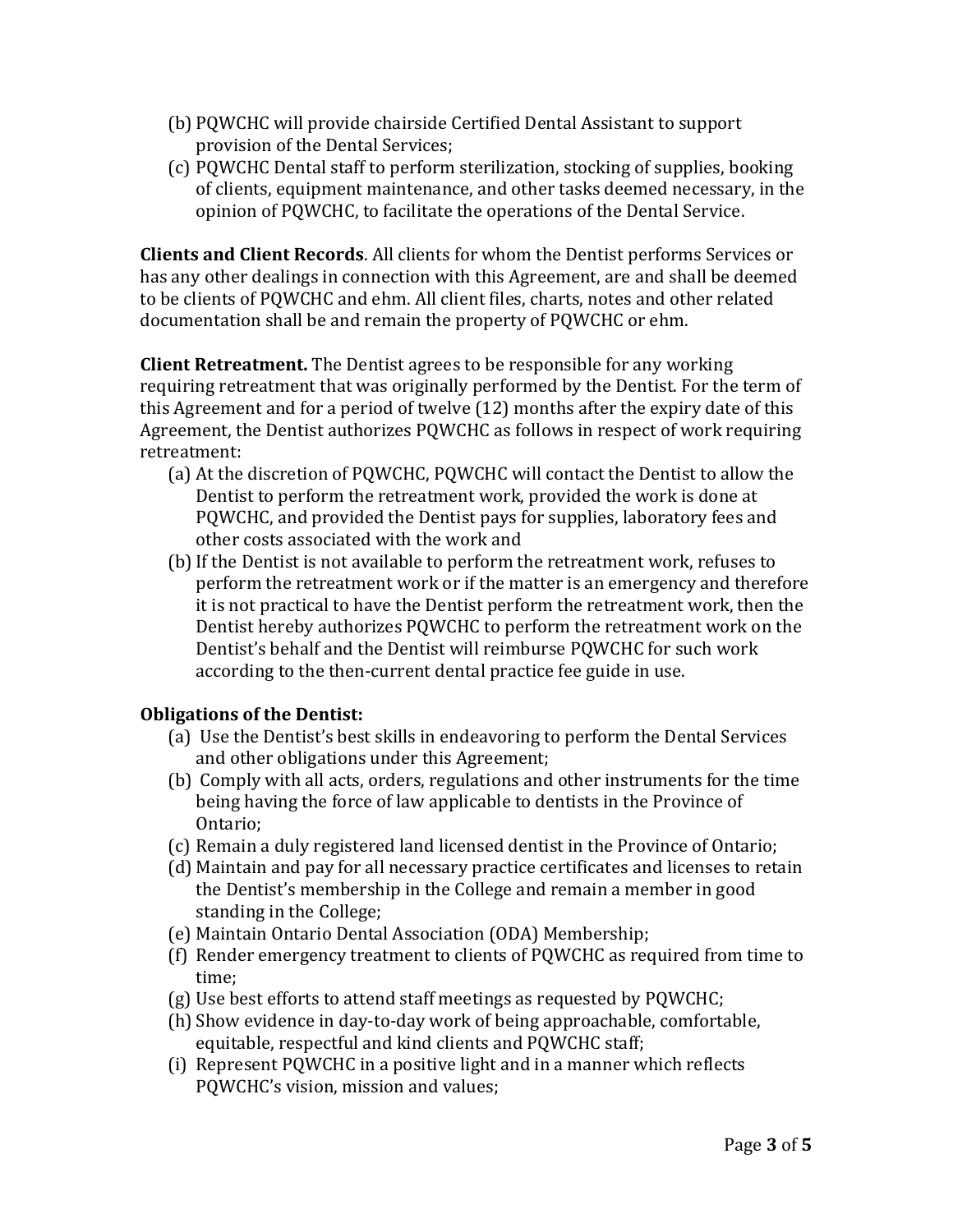- (j) Undergo a criminal record and vulnerable sector check annually and provide results to PQWCHC;
- (k) Champion a culture of acting in the best interest of PQWCHC's client's health and wellbeing;
- (l) Set an example of open communication, transparency and accountability;
- (m) Work collaborative and positively with PQWCHC staff and Clinic Supervisor to achieve clinic targets, goals and vision;
- (n) Abide by all reasonable policies and procedures of PQWCHC in place from time to time of which the Dentist is or ought reasonably to be aware; and
- (o) Prior to commencing the provision of Dental Services, provide evidence of vaccination records of COVID-19 vaccination, annual influenza and adult immunization. Refer to the PQWCHC Immunization Policy.

# **Ownership and Restrictive Covenants.**

Ownership: The Dentist agrees that:

- (a) All information and intellectual properly including, without limitation, client charts, files and Confidential Information relating to the Dental Services shall at all times be the exclusive property of PQWCHC and shall forthwith be delivered by the Dentist to PQWCHC as PQWCHC may at any time direct;
- (b) Any furnishings, equipment, instruments, materials, records or other property provided by PQWCHC to the Dentist shall remain the exclusive property of PQWCHC at all times; and
- (c) The exclusive ownership of the goodwill and proprietary right to provide patients of PQWHC with dental care including, without limitation, Dental Services, shall at all times remain with PQWCHC.

# **Restrictive Covenants.** The Dentist shall not:

- (a) Use the professional premises outside of scheduled dates and times as agreed to by the parties, or use the professional premises for any other purpose other than the provision of the Services to clients of PQWCHC;
- (b) Make any additions or alternations to the professional premises of the Dental Services without the prior written approval of PQWCHC;
- (c) During the term of this Agreement and for a period ending two years after the termination of this Agreement for any reason, (a) solicit for employment or engagement any staff of PQWCHC, or (b) without the written consent of PQWCHC, either directly or indirectly hire or engage the services of, or cause or encourage any other dentist to hire or engage the services of, any staff employed or engaged at PQWCHC while such staff are staff of PQWCHC or within the six month period after any such person has ceased to be a staff member at PQWCHC.

# **Fees and Accounting for Dental Services**